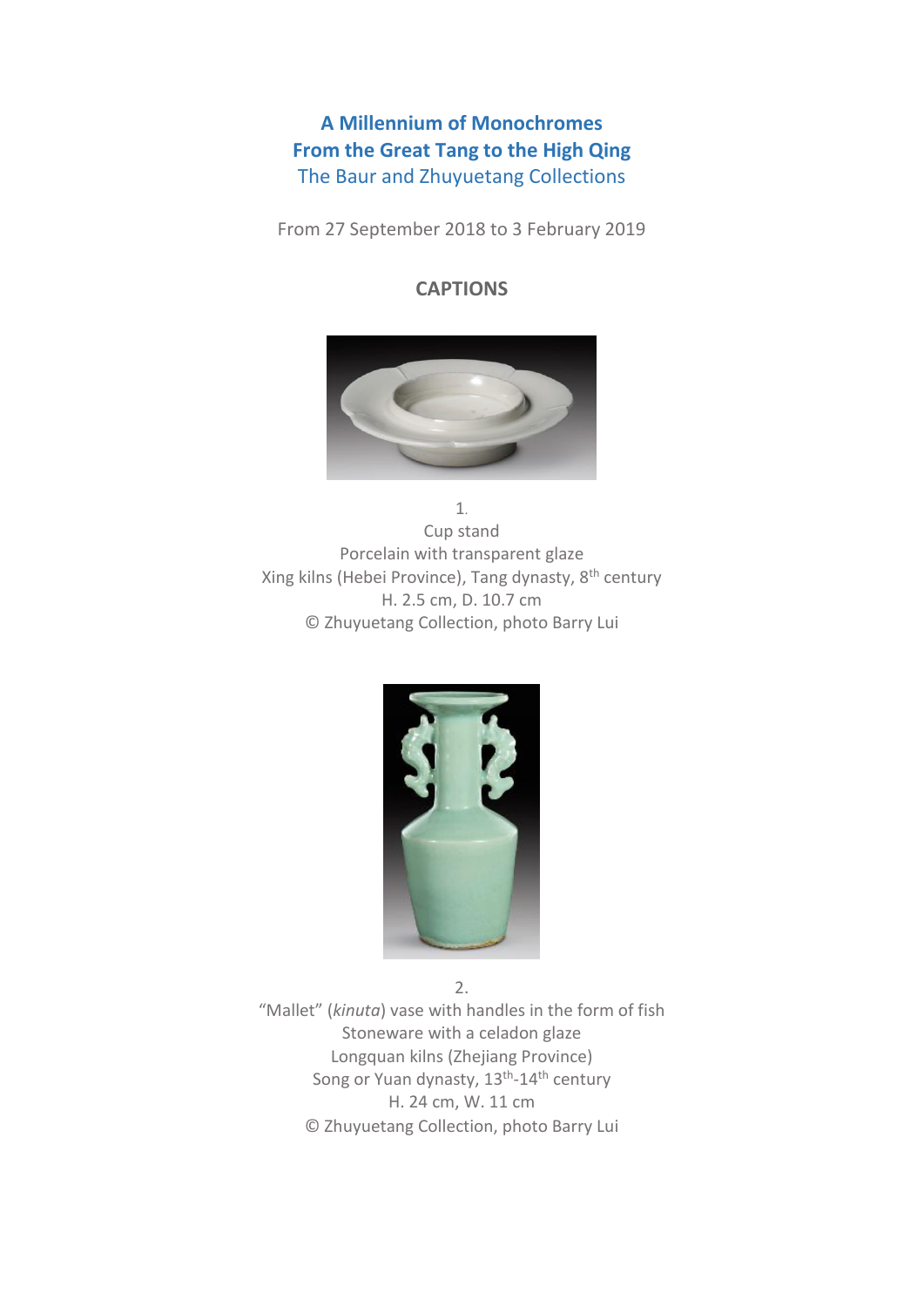

3. Stand with crackle glaze Guan or Ge Kilns, Zhejiang Province. Southern Song dynasty, 12<sup>th</sup>-13<sup>th</sup> century H. 11.5 cm, d. 15 cm. CB.CC.1932.92 © Baur Foundation, Museum of Far Eastern Art, photo Marian Gérard



4.

"Monk's cap" ewer with *anhua* decoration of lotus sprays and the Eight Buddhist Emblems Porcelain and "sweet white" glaze Ming dynasty, Yongle period and reign mark (r. 1403-1424) H. 20.2 cm, W. 18.2 cm © Zhuyuetang Collection, photo Barry Lui



5. Bell-shaped cup Porcelain and blue cobalt-oxide glaze Ming dynasty, Jiajing period and reign mark (1522–66) H. 8 cm, D. 11.9 cm © Zhuyuetang Collection, photo Barry Lui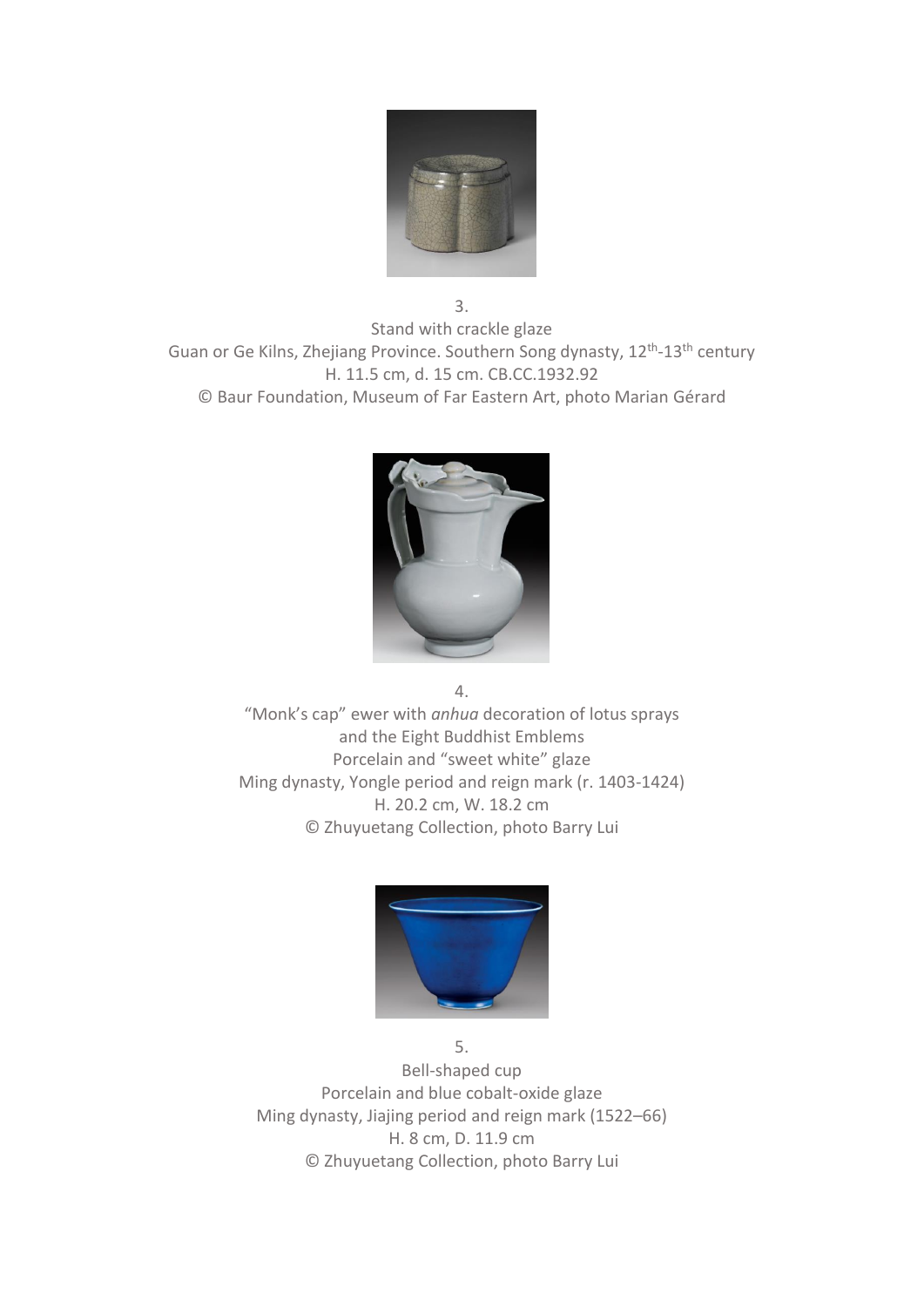

6. Dish with clouds and dragons Porcelain with copper-red glaze Ming dynasty, reign of Hongwu (r. 1368-1398) H. 3.8 cm, D. 19.4 cm © Zhuyuetang Collection, photo Barry Lui



7. Large bowl Porcelain with white glaze Ming dynasty, Chenghua period and reign mark (r. 1465-1487) H. 9.3 cm, D. 20.5 cm © Zhuyuetang Collection, photo Barry Lui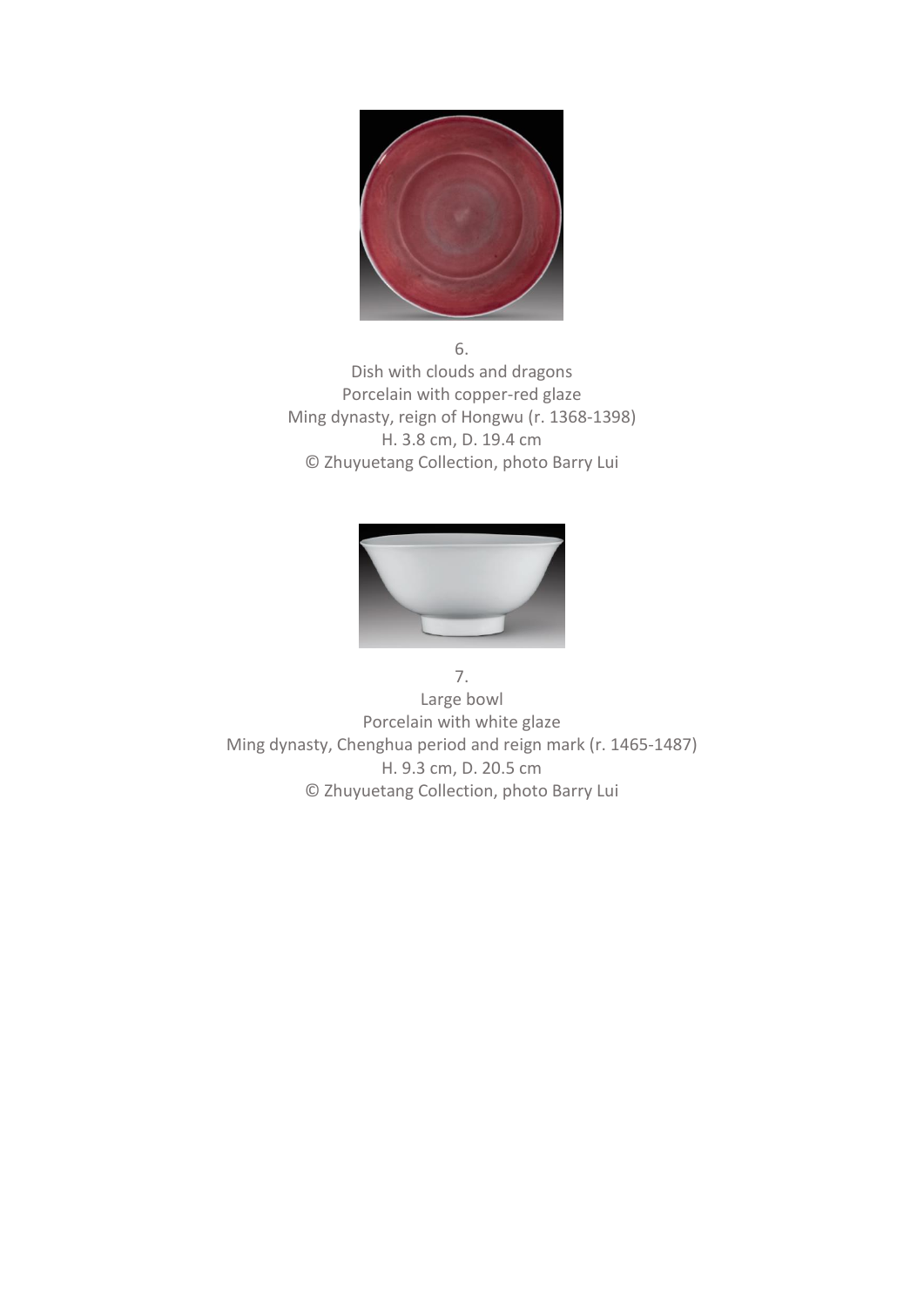

8. Dish Porcelain with translucent glaze and pale yellow enamel Ming dynasty, Hongzhi period and reign mark (r. 1488-1505) H. 4.3 cm, D. 21.1 cm © Zhuyuetang Collection, photo Barry Lui



9.

Two-handle *xizun* ritual jar with an animal similar to an ox Porcelain with blue cobalt-oxide glaze Ming dynasty, Jiajing period and reign mark (r. 1522-1566) H. 25,8 cm, D. 27 cm. CB.CC.1944.168 © Baur Foundation, Museum of Far Eastern Art, photo Marian Gérard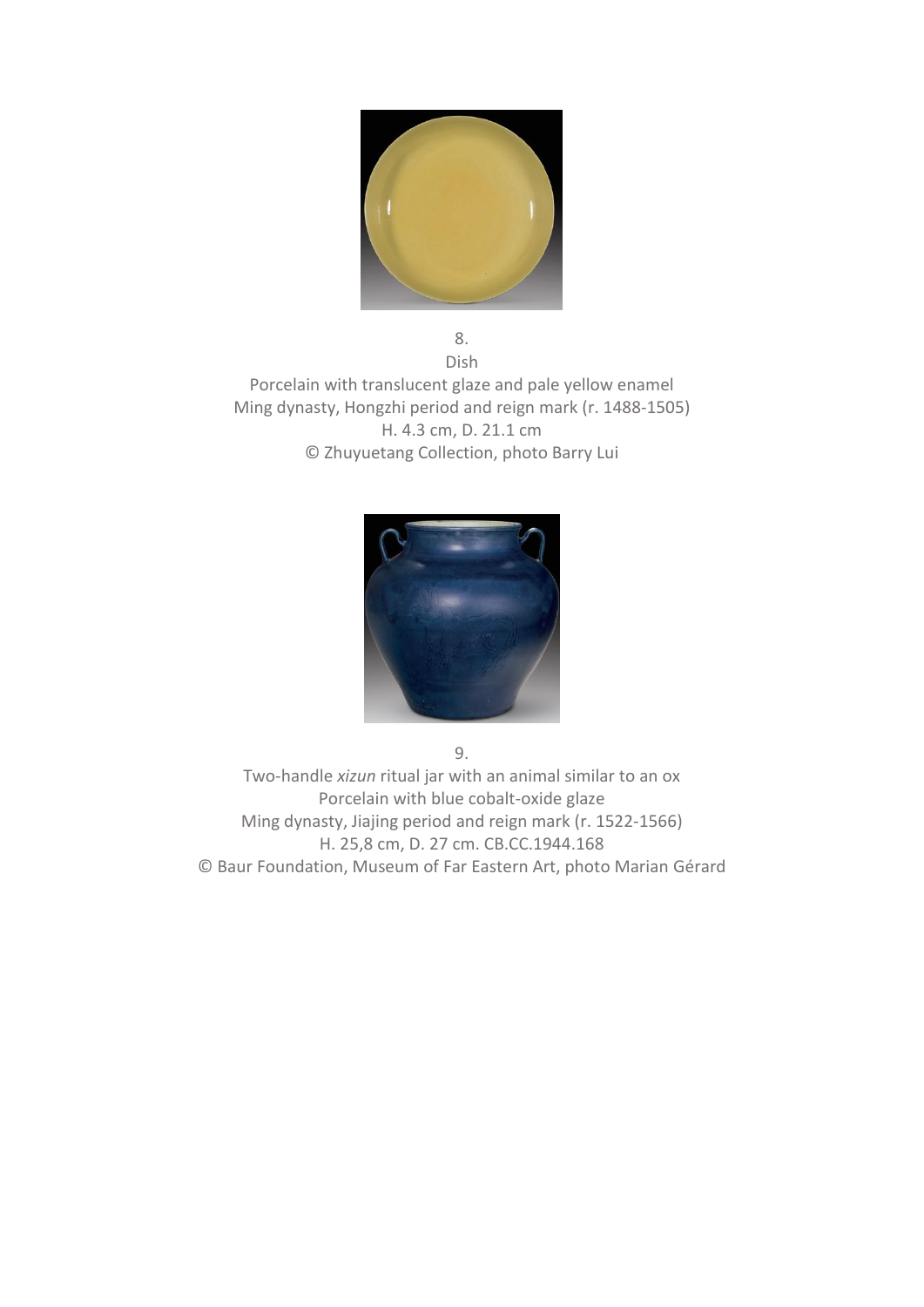

10. Miniature pot in a shape of a garden seat Porcelain with celadon glaze Qing dynasty, Qianlong period and reign mark (r. 1736-1795) H. 16 cm, W. 15 cm © Zhuyuetang Collection, photo Barry Lui



11. Vase with floral scroll Porcelain with light blue glaze Qing dynasty, Kangxi period and reign mark (r. 1662-1722) H. 31,8 cm ; d. 12 cm. CB.CC.1933.328 © Baur Foundation, Museum of Far Eastern Art, photo Marian Gérard



12. Bowl with incised dragons Porcelain with pale aubergine glaze Qing dynasty, Kangxi period and reign mark (1662-1722) H. 7,2 cm ; d. 15,2 cm © Zhuyuetang Collection, photo Barry Lui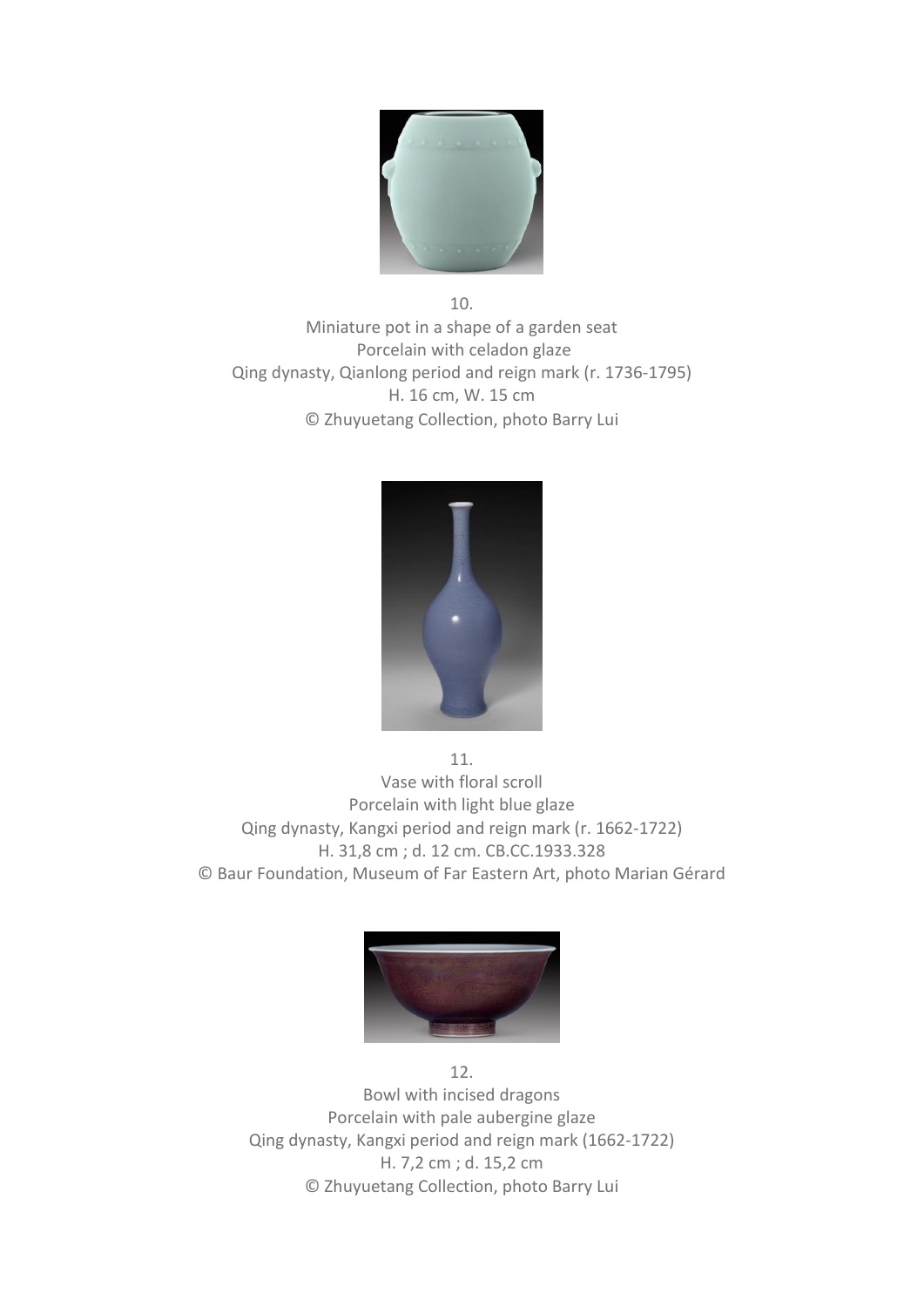

13. Multi-lobed basin Porcelain with turquoise glaze Qing dynasty, Yongzheng period (r. 1723-1735) H. 6,5 cm, D. 23,2 cm © Zhuyuetang Collection, photo Barry Lui



14. Covered bowl Porcelain with ruby red glaze Qing dynasty, Qianlong period and reign mark (r. 1736-1795) H. 8,5 cm ; d. 11 cm © Zhuyuetang Collection, photo Barry Lui



15. Tripod censer Porcelain with coral red glaze Qing dynasty, Yongzheng period and reign mark (r. 1723-1735) H. 5,2 cm, D. 7,7 cm © Zhuyuetang Collection, photo Barry Lui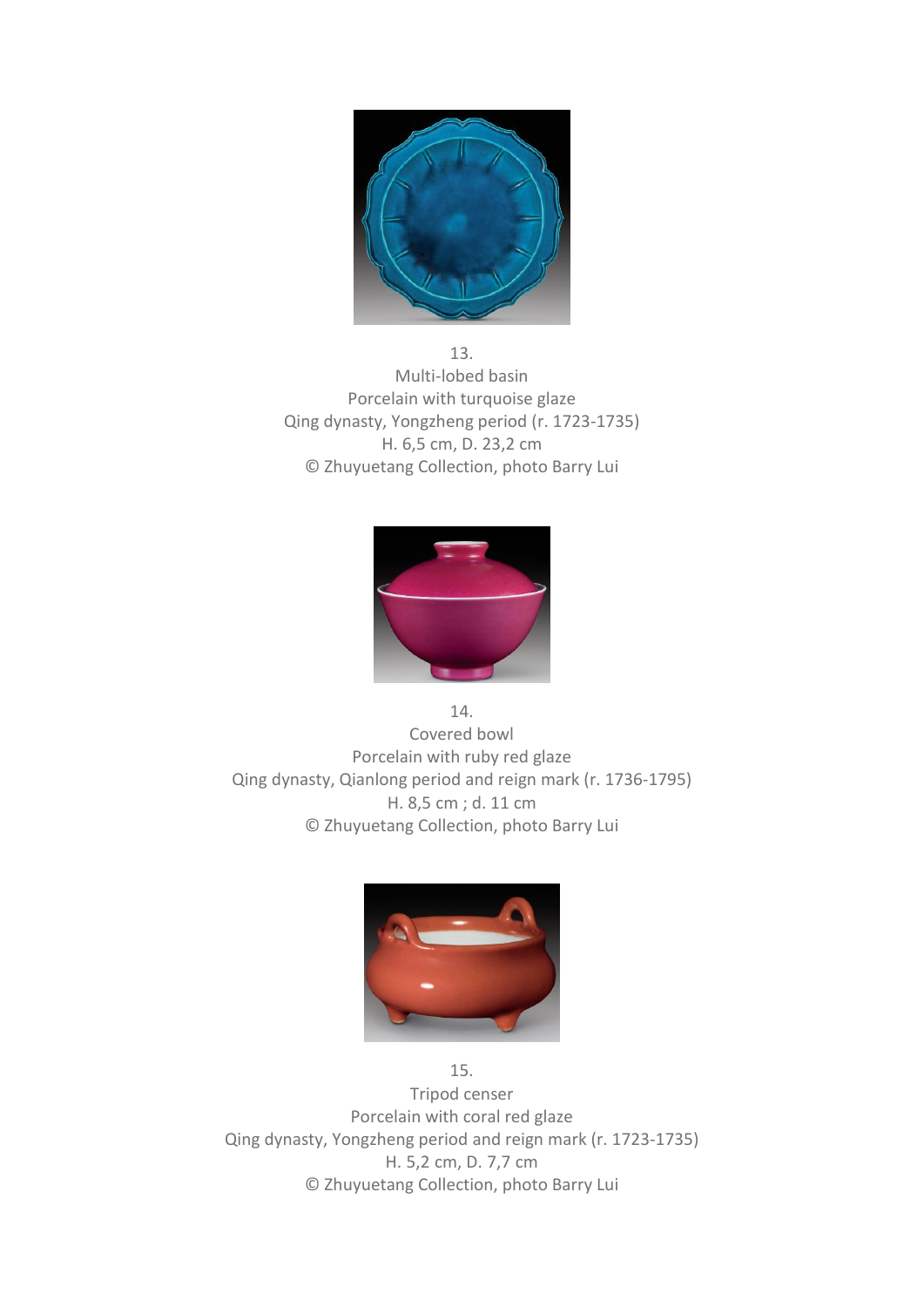

16.

Vase with "peach bloom" glaze and a green enamelled dragon Qing dynasty, Kangxi period and reign mark (r. 1662-1722) H. 19,9 cm ; d. 8 cm .CB.CC.1996.668 © Baur Foundation, Museum of Far Eastern Art, photo Marian Gérard



17. *Meiping* vase with mottled glaze Qing dynasty, Yongzheng period and reign mark (r. 1723-1735) H. 28,5 cm ; l. 16 cm © Zhuyuetang Collection, photo Barry Lui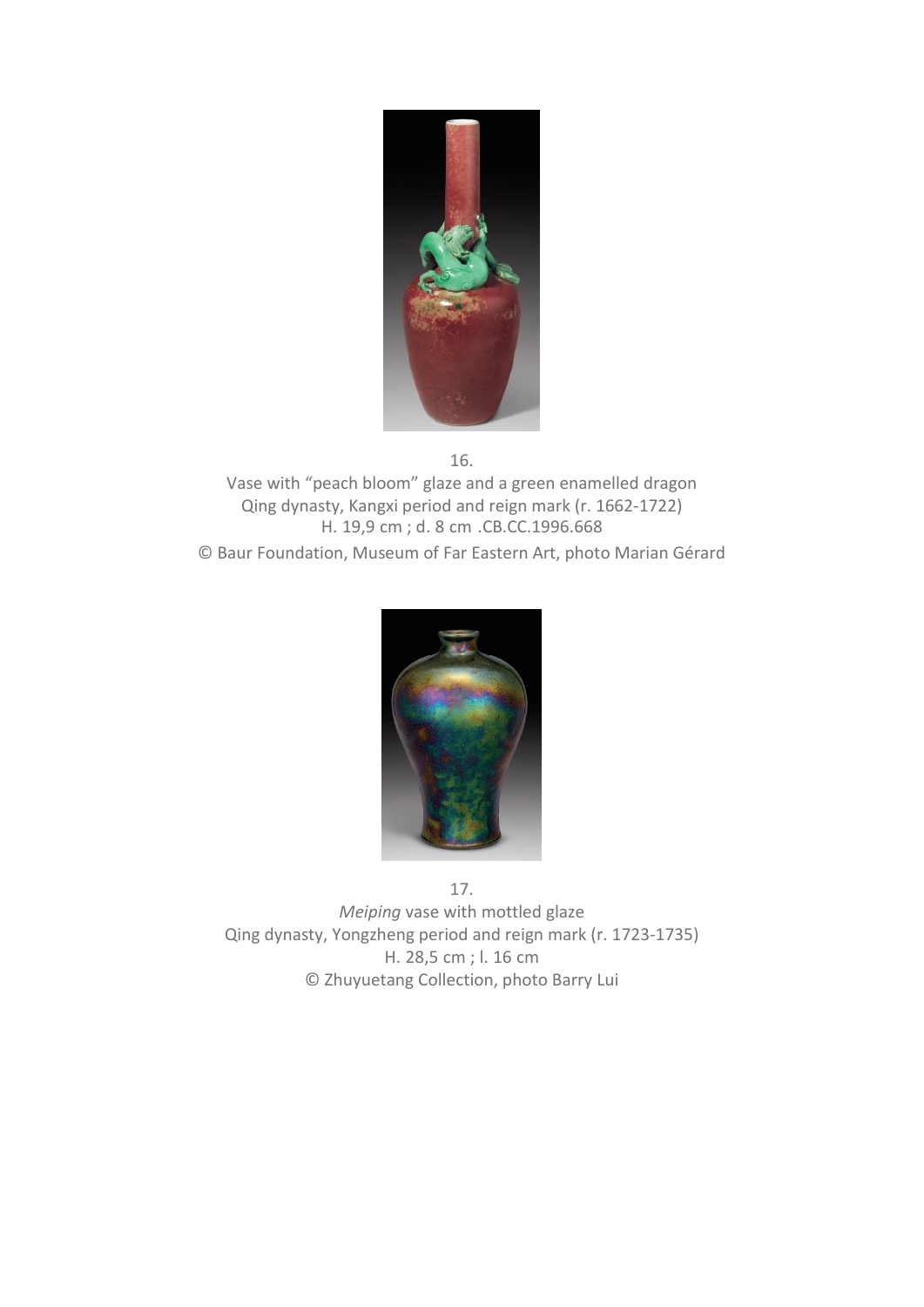

18. Dish moulded in the shape of a chrysanthemum Porcelain with green glaze Qing dynasty, Yongzheng period and reign mark (r. 1723-1735) H. 3,8 cm ; 17,5 cm .CB.CC.1930.496 © Baur Foundation, Museum of Far Eastern Art, photo Marian Gérard



19.

Vase in archaistic *Gu* form Porcelain covered with polished gilding Qing dynasty, Qianlong period and reign mark (r. 1736-1795) H. 28 cm ; d. 19 cm .CB.CC.1935.650 © Baur Foundation, Museum of Far Eastern Art, photo Marian Gérard



 $20<sup>-2</sup>$ Stem dish Porcelain with translucent glaze and lemon yellow enamel Qing dynasty, Qianlong period and reign mark (r. 1736-1795) H. 8,3 cm ; d. 16,9 cm © Zhuyuetang Collection, photo Barry Lui